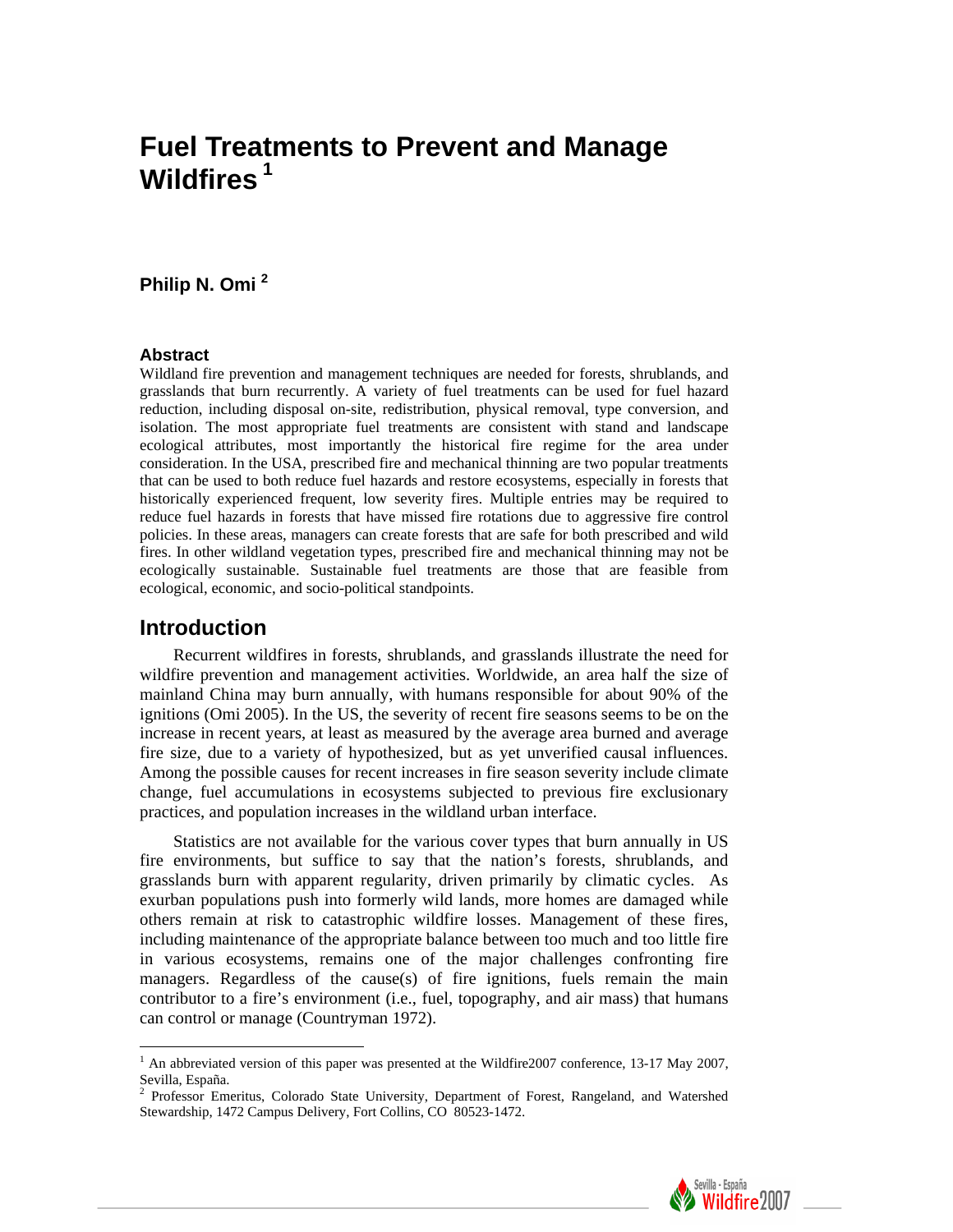The papers in this session draw focus to forestry, ecology, biodiversity, and societal needs. As fire management issues increasingly inform forest practices in the US, I have chosen in this paper to summarize the role of fuel treatments in preventing and managing wildfires. At the same time fire's ecological impacts, ranging from effects on individual organisms to indicators of ecosystem resilience, need to be considered insofar as these affect societal needs.

#### **Wildfire Risk and Hazard Fuel**

*Risk* is defined as the chance of fire starting as determined by the presence and activity of causative agents (National Wildfire Coordinating Group 2006). It also can be thought of as the chance or probability of incurring fire loss or harm. Risk is distinguished from *hazard*, or any real or potential condition that can cause injury, illness or death of personnel, loss of equipment or damage to property. Risk is also distinguished from *hazard fuel*, i.e., a fuel complex defined by kind, arrangement, volume, condition, and location that presents a threat of ignition and resistance to control (National Wildfire Coordinating Group 2006).

Fire prevention activities generally aim to reduce wildfire risk, through engineering, enforcement, and educational activities aimed primarily at human causes. Activities that manage fuels can affect the likelihood of ignition, especially of larger, more destructive wildfires. But fuels management is more often associated with efforts to reduce fuel hazards in an area or over a landscape, rather than activities aimed at mitigating sources of fire risk.

### **Fuels Management: an evolutionary concept**

*Fuels management* is defined as the manipulation of flammable biomass to achieve management objectives (Omi 2005). The concept of fuels management has been around for decades although not formally mentioned by name in the forestry or fire literature until recently (Husari and others 2006). Previously, fuels management activities focused primarily on fulfilling fire control objectives through reduction, removal, or elimination of fuel hazards (Brown and Davis 1973). Activities undertaken to reduce hazards or mitigate fire effects include on-site reduction (e.g., through prescribed burning), redistribution (lop and scatter, mastication), physical removal (yarding unmerchantable material), type conversion (to less flammable vegetation), and isolation (i.e., fuelbreaks). Historically, these activities were consistent with fire control efforts that attempted to exclude fire from wildland ecosystems. The US Forest Service essentially institutionalized efforts aimed at excluding fire in 1935 through its 10AM policy that rationalized massive expenditures on initial attack in an effort to keep fires as small as possible. This view was consistent with agency goals in its Organic Act, and later with harvesting timber under multiple-use, sustained yield guidelines legislated in the 1960s. Through these times the idea of fuels management was carried out through slash or brush disposal techniques aimed at creation of spots for planting the next forest. Back then fuels management generally was not implemented programmatically by land management agencies. A notable exception included the National Park Service's prescribed fire program in the Everglades during the 1950s (Kilgore 1975). Another notable exception was the designated controlled burn system (DESCON) installed in one or two national forests in the southern US in 1973. This system allowed for both natural and human-caused ignitions to be managed or herded under pre-established and approved prescriptions that met land management objectives (Devet 1976).

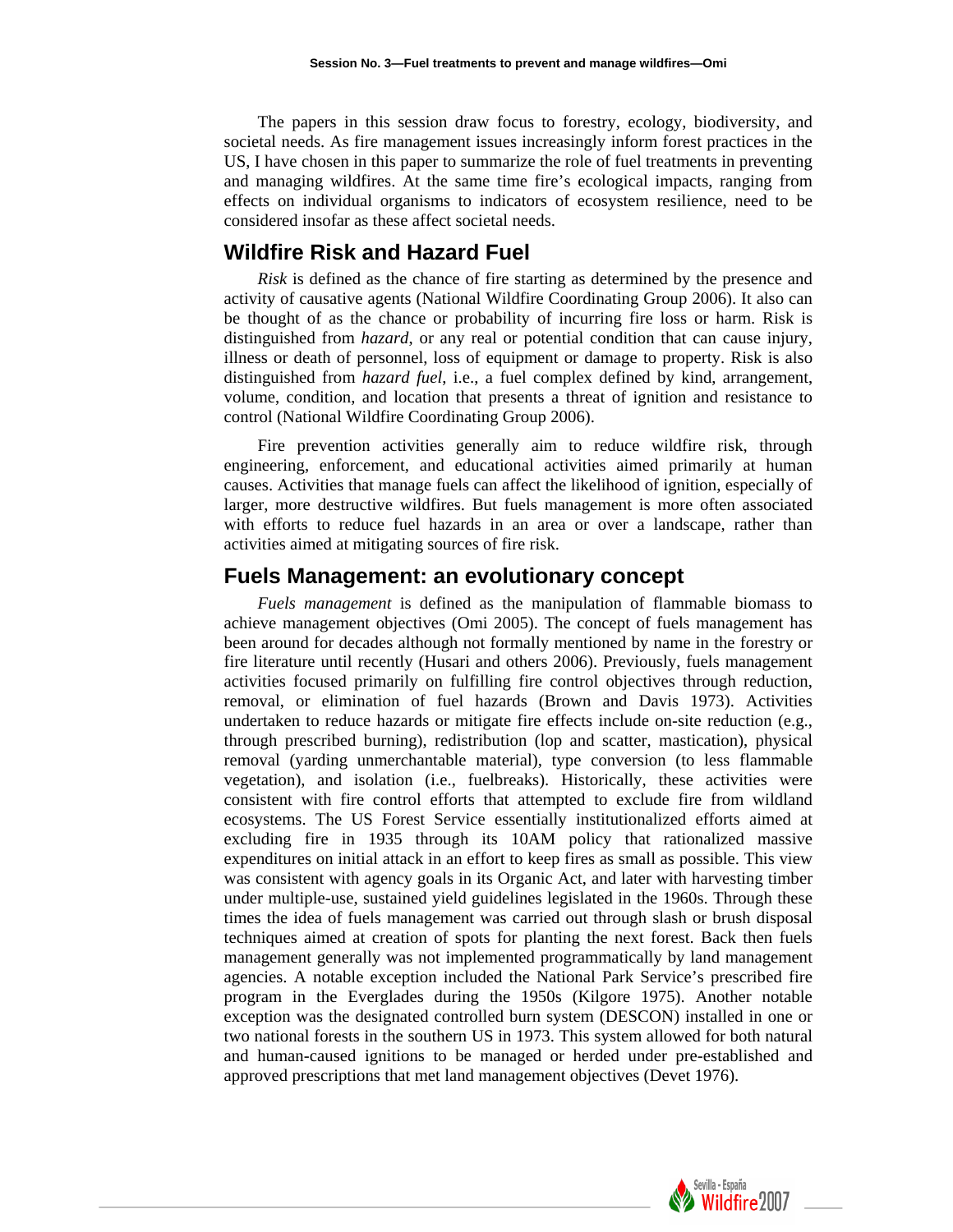Since then, the concept of fuels management has been reinforced and/or mandated by various initiatives and policy reviews. A summary of the more relevant motivations for fuels management might include the following keystones. For example in 1972 the US Forest Service underwent an agency-wide planning process for pre-suppression activities including fuel treatments. As a result, a planning standard was adopted such that treatment expenditures were planned to keep fires at about 4 ha (10-ac) size or less (Omi 1977). The concept of managing fuels provided partial motivation for the practice of managing lightning ignitions, which has evolved as a strategy for managing fuels in remote areas, previously known as "let burn" then "natural fire management" then "prescribed natural fire" events. This practice was developed to allow herding strategies on lightning fires until extinguishment by natural rain or snow events. Currently referred to as "wildland fires used for resource benefit," these herding fires reflect adherence to policies expressing a desire for naturalness (e.g., as embodied in the 1964 Wilderness Act) or restoration (i.e., the 1963 Leopold Report for the National Park Service). The 1988 Yellowstone fires, some of which were managed under these same guidelines, spurred extensive reviews of the role of natural fire management programs in manipulating fuel loads and restoring fire to ecosystems. By contrast, the 1995 Policy Review following the 14 fatalities in the 1994 South Canyon fire reaffirmed the importance of fuel treatments for hazard reduction. Following the 2000 and 2002 fire seasons in the western US, fuel treatment was identified as an important priority for a cohesive strategy to be developed by federal agencies in order to combat destructive wildfires (GAO 1999).

Contemporary fuel treatments continue to focus primarily on fuel hazard reduction but also may aim to restore or alter an ecosystem's projected successional trajectory over time. Hazard reduction aims to reduce wildfire costs and losses while ecological restoration efforts may focus on improving sustainability through changes in ecosystem structure and function. These two aims may or may not be complementary. For example, hazard reduction in ponderosa pine (*Pinus ponderosa*) forests may augment restoration objectives by perpetuating frequent, low severity fires. By contrast, fuel hazard reduction may be inconsistent with southern California chaparral ecosystems that typically burn with high severity (Keeley and others *in prep.*).

Perhaps surprisingly, relatively few studies until recently have focused on the effectiveness of fuel treatments in either capacity, i.e., hazard reduction and/or ecosystem restoration. Additional nuances have evolved as the fuel treatment notion has matured, including the importance of scale (i.e., project vs. landscape area treatment) and land type (i.e., wildland urban interface vs. managed vs. natural stands).

# **Fire Regimes and Fuel Treatments**

The fire regime concept provides a useful, even if artificial, conceptual construct for categorizing historical fire activity for an area or landscape. Fire regime descriptors typically include the frequency, severity, seasonality, and patch size of historic fires that characterize an area. The fire regime concept recognizes that fires have an important role in most wildland ecosystems. Further, attempted exclusion of fire from ecosystems may produce undesirable consequences (Arno and Brown 1991). Departures from historic fire regime descriptors may indicate degrees to which ecosystem management practices are sustainable or not. For example, attempts at excluding fire from ponderosa pine forests in the southwestern US have reduced the frequency of fires. Historically, these forests burned with characteristic low-intensity

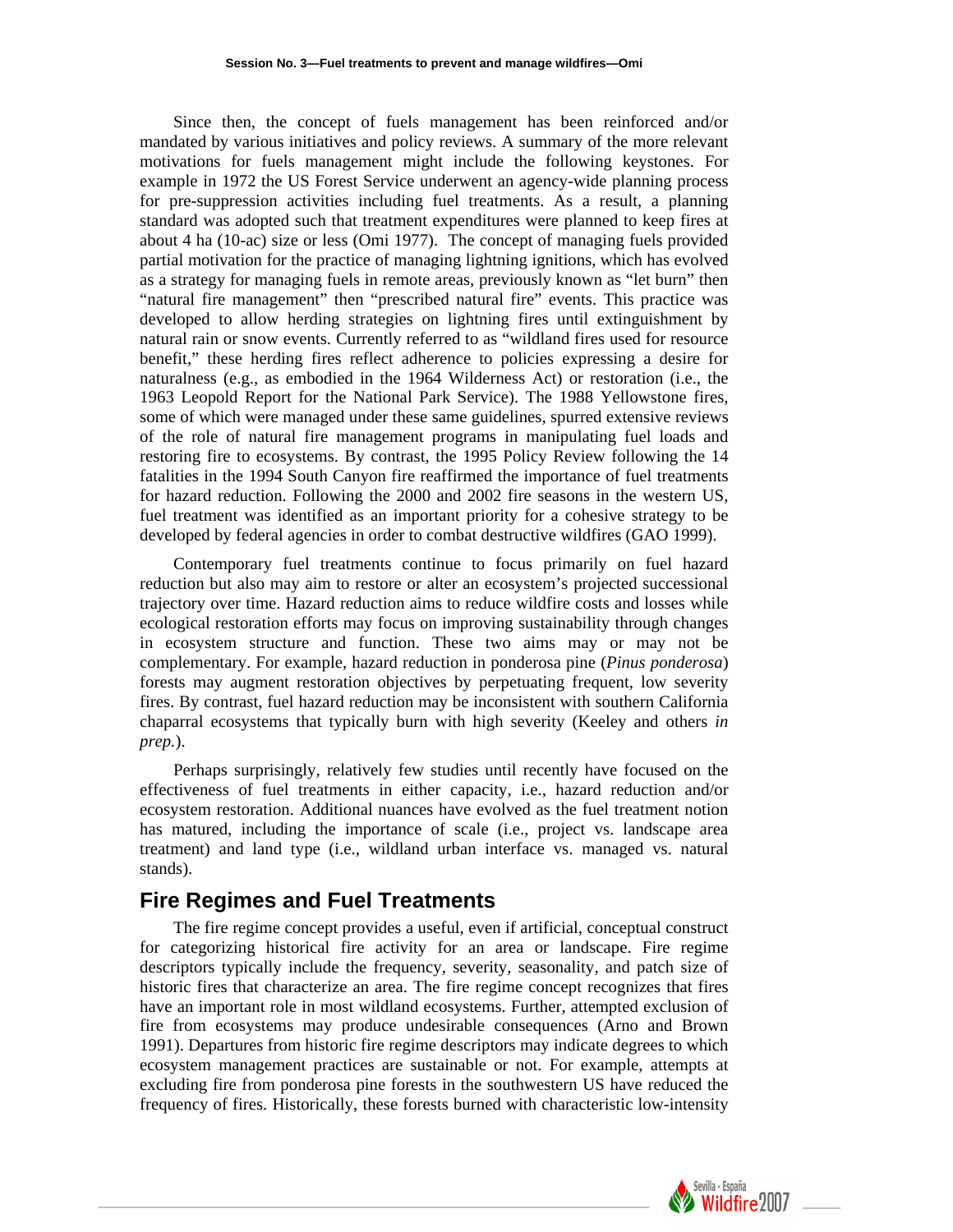surface fires that previously cleared out the forest understory of surface and ladder fuels and allowed the survival of the larger trees. As consequence of fire exclusionary practices, infrequent stand-destroying crown fires may have replaced the more characteristic frequent low-intensity fires that facilitated survival of the dominant ponderosa pine trees.

Other management practices, such as timber harvest and grazing, have led to alterations in historic fire regimes, sometimes with negative impacts on biodiversity in return for economic returns in the market place. However, tradeoffs that were once acceptable from a financial standpoint have come under increasing scrutiny as changes in consumer tastes have affected consumption patterns. In such cases, concerns for environmental impacts and aesthetics may trump the desire for tangible, natural resource products. Similarly, expansion in scientific knowledge over time has affected societal willingness to pay for certain services, such as fire control. Thus, drastic changes in fire management philosophies have resulted from knowledge that aggressive fire suppression policies aimed at excluding all fires may disrupt the sustainability of certain ecosystems. For example, knowledge that fire suppression can disrupt the frequency, severity, and magnitude of fire activity in ponderosa pine landscapes has shown that fire exclusion can lead to resultant increases in fuel loadings. This revelation has revolutionized thinking about the desirability of fire exclusion in these ecosystems. Rather than less fire, many ponderosa pine forests are now targeted for increased levels of mechanical thinning and/or prescribed frire treatments. Consequences of these changes vary depending on location, vegetation type, duration and extent of altered fire influences, and proximity to human developments, among other factors.

The likelihood of fuel treatment success in reducing the severity of future wildfires seems to be linked to the creation of fuel beds that provide consistency with historic fire regimes (Martinson and Omi 2006). This is certainly the case for ponderosa pine forests in the western US, where fuel loads have increased due to decades of fire exclusionary practices (Covington and others 1997, Pollet and Omi 2002). Restoring these forests so that fires can once again burn safely (as they did before euro-American settlement) is more likely achievable than trying to keep fires out (Agee and Skinner 2005). In attempting the latter, managers essentially are only forestalling (i.e., not preventing) the inevitable catastrophic wildfire, such as evidenced in the US during the 1994, 2000, and 2002 fire seasons.

#### *Mechanical Treatments*

Mechanical fuel treatments range from removing excess trees with chain-saws to thinning forest ladder fuels and/or reducing stem density (i.e., to reduce crown fire potential) using whole-tree harvesters or feller-bunchers. Crushing or mastication of shrubs in shrublands may precede dessication and burning. Mechanical techniques may involve crews with chainsaws, whole tree yarding, fire wood sales, or other processes involved with biomass removal and utilization. Silvicultural thinning regimes that are consistent with fuel hazard reduction are discussed in Peterson and others (2005), Graham and others (2004).

Advantages of mechanical treatments include silvicultural control over forest stand structure, including basal area and stem density, possibility of product revenues, and reduced risk compared to alternative treatments involving fire. Even so, subsidies may be required (Abt and others 2003) especially where markets are poorly developed for small diameter materials. Also treatment costs for mechanized

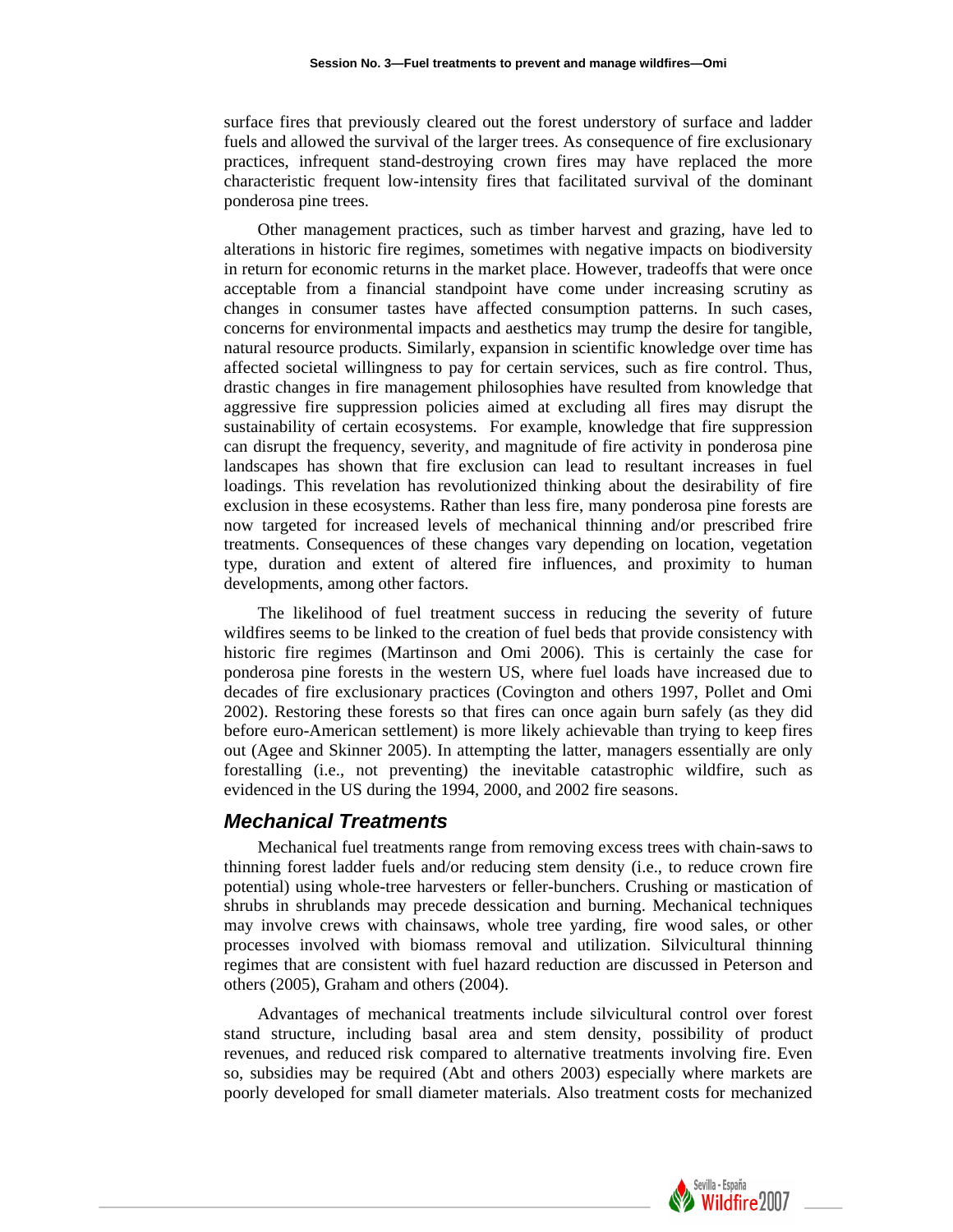procedures and equipment are generally higher than for prescribed fire treatments (Omi 2005).

#### *Prescribed Fire*

Prescribed fire, or the intentional application of fire under pre-specified environmental conditions, is often a treatment of choice to achieve a variety of specific management objectives. The controls over fire application include fuel moisture, wind, condition of the fuelbed, and firing technique. Fuel moisture of small diameter fuels, wind speed and direction directly affect fire rate of spread and intensity. Loading, depth, and packing or compactness can be manipulated in advance of fire application. Firing techniques (e.g., strip vs. head or back fire) and ignition techniques (i.e., drip torch, helicopter, or terra-torch) also influence fire intensity and severity.

A general distinction in prescribed fires can be drawn between *restoration burns*, in which the current ecological condition is modified, and *maintenance burns*, in which existing conditions are kept within a specified range (Husari and others 2006). Typical goals for restoration prescribed burns include reductions in hazardous dead and live fuels, stimulation of fire-dependent species, creation of plantable spots, control or removal of noxious or non-native plants, improvement of range condition, or creation of desired wildlife habitat.

A variant of the prescribed fire motif is provided by the movement toward increased use of lightning fires to manage landscapes. The National Park Service has been experimenting with lightning fires burning under prescription since 1968. Lightning ignitions allowed to burn now fall under the general rubric of wildland fires used for resource benefit, or sometimes abbreviated as wildland fire use (WFU) incidents. Much like maintenance prescribed burns, areas in which lightning ignitions are allowed to burn are generally considered to be within historic or natural ranges in variability (Husari and others 2006). In a way, the use of lightning fires to manipulate landscapes recognizes the legitimacy for the role of fire in managing wildlands. This recognition has been long-overdue for some, but not all, wildland ecosystems.

## *Mechanical Treatments, Prescribed Fire and Biodiversity*

Multiple entries, including mechanical thinning followed by prescribed fire, may be required in some forests that support excessive fuel loads due to decades of fire exclusion. In these forests, reductions in understory vegetation and coarse woody materials may be required before prescribed fire can be applied safely. A plausible long-term treatment goal for such forests might be to create forests that are safe for both prescribed and wild fires by reducing surface fuels, increasing canopy base height, decreasing crown bulk density, and retaining larger fire-resistant trees (Agee and Skinner 2005).

Like fire, mechanical treatments will create openings that allow solar insolation to reach the forest floor. Even so, mechanical treatments may not replicate fire effects in terms of impacts on structure or functioning.of ecosystems, and will poorly approximate the expected mosaic patchwork of high and low severity fuel consumption burn areas following fire. Further, heat effects on organisms, soil albedo, and nutrient cycling processes unique to fire are not replicated by mechanical treatments. As such, mechanical treatment effects may be poor replicates for effects of fire except in limited circumstances. Mechanical treatments thus differ substantially from fire effects on biodiversity, especially of understory flora and fauna, specifically on the biotic and abiotic environments for native species.

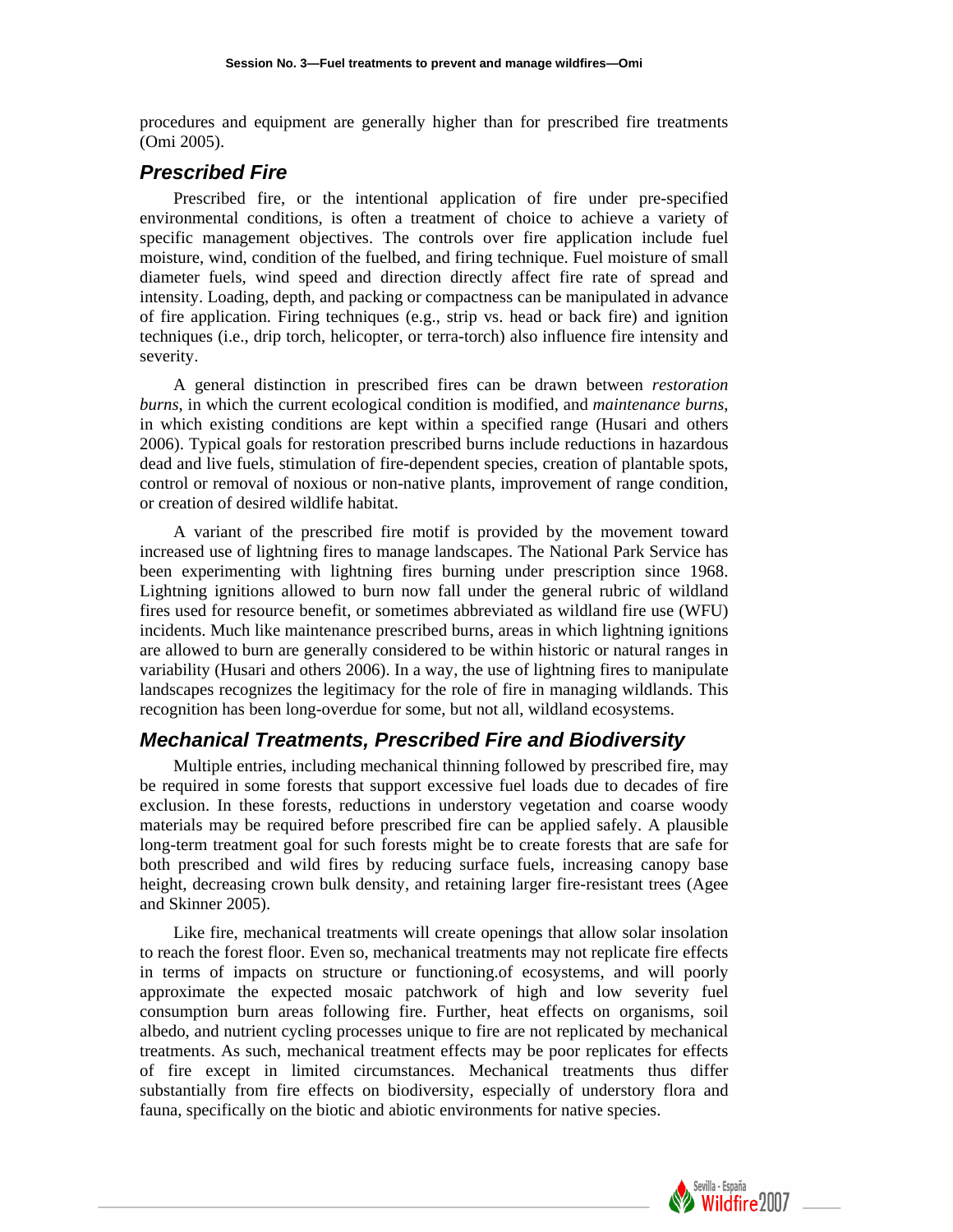Prescribed fires are considered to mimic more closely the natural processes that have been shaping ecosystems for thousands of years. Anecdotally, managers have observed that areas subjected to prior prescribed burns do not burn as severely during wildfires as comparable untreated areas, an observation confirmed by several studies including Weatherspoon and Skinner (1995), Pollet and Omi (2002), Omi and Martinson (2002), and Omi and others (2006). Prescribed fire tends to be favored over mechanical treatments by environmental groups who question the rationale and impacts of logging or other mechanical methods for removing biomass from an area, as compared to burning. However, our understanding of prescribed fire impacts is based on a relatively shallow database of studies that is based primarily on findings from one or several prescribed fire treatments. Certainty is lacking about the effects from repeated prescribed fire treatments over the long-term (Agee 1997).

Recently, concerns have been aired that low intensity prescribed fires may produce fire behaviors (and subsequent fire effects) that are inconsistent with historical fire activity. Contemporary prescribed fires would be expected to differ from historical fires with respect to intensity and severity, but also in size and shape due to fire control lines and firing strategies. In this context, questions are being raised about potentially negative consequences on structure and function of affected ecosystems, including the possibility that invasive plants will reduce the biodiversity of native flora and fauna.

As wildland fire use expands to areas outside remote wildernesses, similar concerns will likely arise regarding variances from historical norms of fire behavior and effects. Fires managed under WFU guidelines tend to be applied at the same time of year as wildfires and often with the sole objective of reducing fuel loads (Cohen 2006). For creating defensible space around or adjacent to urban interface areas there may be no conflict. However conflicts will arise where the goal is restoration of natural processes and ecosystem health, especially where prescribed fires may not replicate historic natural fires. Examples where disparities may occur include chaparral shrublands and high elevation conifer forests. Chaparral shrub species, as in southern California, are uniquely adapted to survive and prosper in the presence of high severity fires that recur after several decades. Many of the plants in these ecosystems exhibit adaptive regenerative mechanisms, such as sprouting from root crown and soil seed banks insulated from but also stimulated by surface heating. High intensity fires tend to favor these fire-dependent native species over less successful competitors, such as plants whose seeds are destroyed by heat. By contrast, the recurrence interval in high elevation conifer forests may extend for hundreds of years between successive high severity fires. Although every ignition may not result in a large fire, historic hold-over fires may have burned with sporadic fire outbursts or runs covering thousands of hectares over months of protracted burning. In either case (chaparral or high elevation forests) low intensity fire prescriptions may not fulfil restoration objectives.

# **Fuel Treatments and Sustainability**

Concerns that management activities, i.e., logging, grazing, and fire exclusion, might alter fire regimes reflect a concern for sustaining the biodiversity or ecological integrity for an area. Similar concerns have been expressed recently about fuel treatment insofar as hazard reduction treatments also manipulate structure and function of wildland ecosystems. Thus benign prescribed fires might not be appropriate in some high severity fire regimes or else multiple entries for treatment could induce unintended consequences.

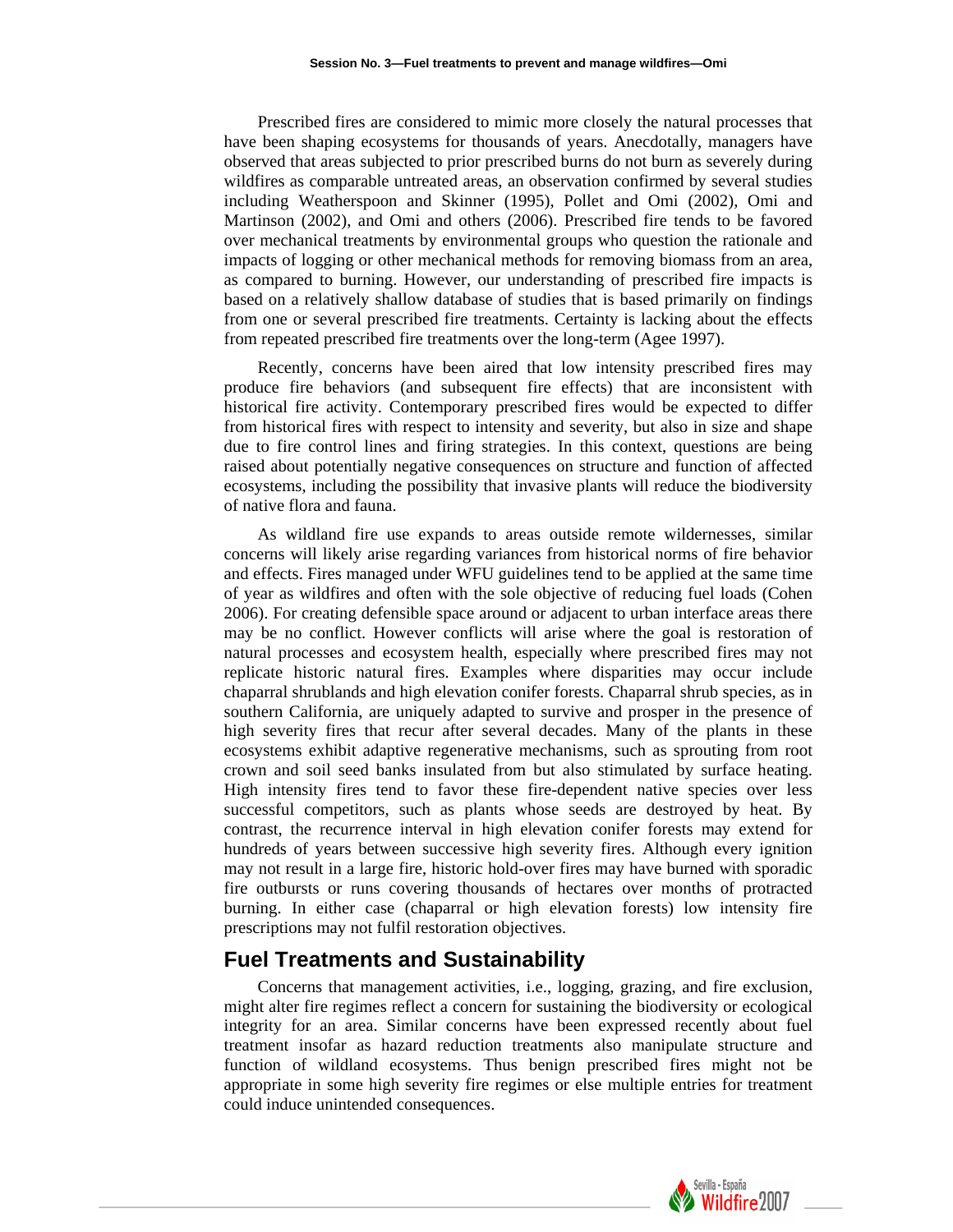Both intentionally-set prescribed fires and natural ignitions allowed to burn within pre-determined environmental limits may be appropriate for reducing fuel hazards and restoring ecosystems in some areas to prehistoric, sustainable conditions. Examples include long-needled pine systems in the western and southern US, as well as certain grass/shrublands and oak/pine (*Quercus/Pinus* spp.) savannas in the southwestern US.

At the same time, as research continues investigators may find that treatments can result in unforeseen impacts, such as conversion to plant species that are adapted to lower-severity burning or allowing invasive plants to secure a foothold in formerly pristine areas (Freeman 2006). Causative factors for the latter include crews and vehicles transporting exotic plant propagules, and improved light and nutrient availability in created openings (Hunter and others 2006). Further, the legacies of pre-wildfire treatments in US southwestern ponderosa pine ecosystems, such as species composition and stem densities, may linger for decades or even centuries based on stand simulations (Strom and Fule 2007). Regardless, consequences of fuel treatments should be compared against impacts of areas remaining untreated, including the higher wildfire burn severity associated with areas from which treatments are withheld.

A similar perspective may be required in terms of evaluating the consequences of fire use decisions. Smoke and risks of escape are among the biggest negatives of prescribed fire, but these should be evaluated against the likelihood of undesirable outcomes in an uncontrollable wildfire. Likewise, wildland fire use or herding of lightning ignitions needs to be compared to non-treatment and treatment alternatives. For example, Seydack and others (2007) found that allowing lightning ignitions to burn in so-called natural fire management zones may be preferable to intentional, i.e., prescribed fire, ignitions for sustaining biodiversity in some areas.

Sustainability refers to the maintenance of the *potential* for forests and wild lands to produce the same quantity and quality of goods and services in perpetuity (Franklin 1995). Focusing on potential implies the option of returning a forest or collection of stands to alternative conditions or prior states of nature that facilitate regulation of streamflows, minimize erosion losses, or provide suitable habitat for desired plants and animals, for example. Maintenance of the ecological integrity of systems, including the biodiversity of native species, would be consistent with this view. Further, fuel treatments that maintain and/or restore historic fire regimes would seem to be essential for facilitating the sustenance of ecosystems over the long term.

Seen another way, sustainability also has been defined to include ecological concerns but also as an intersection between sometimes competing and complementary concerns, for example between ecological, technological, economic and social interests (e.g., Williams and other 1993). A key distinction between these two approaches for defining sustainability is the focus on the land or ecological potential in the former vs. incorporation of human dimension(s) in the latter.

Examples abound about the importance of incorporating ecological concerns along with economic and social interests. For example, clearcutting in Pacific Northwest Douglas-fir (*Psuedotsuga menziesii*) forests may have been ecologically, technically, and economically feasible, but ultimately proved socially unacceptable. Fire exclusion in southwestern ponderosa pine ecosystems was economically and socially acceptable initially through the mid- $20<sup>th</sup>$  century, but is now considered ecologically unsustainable. Salvage of fire-killed timber may be economically

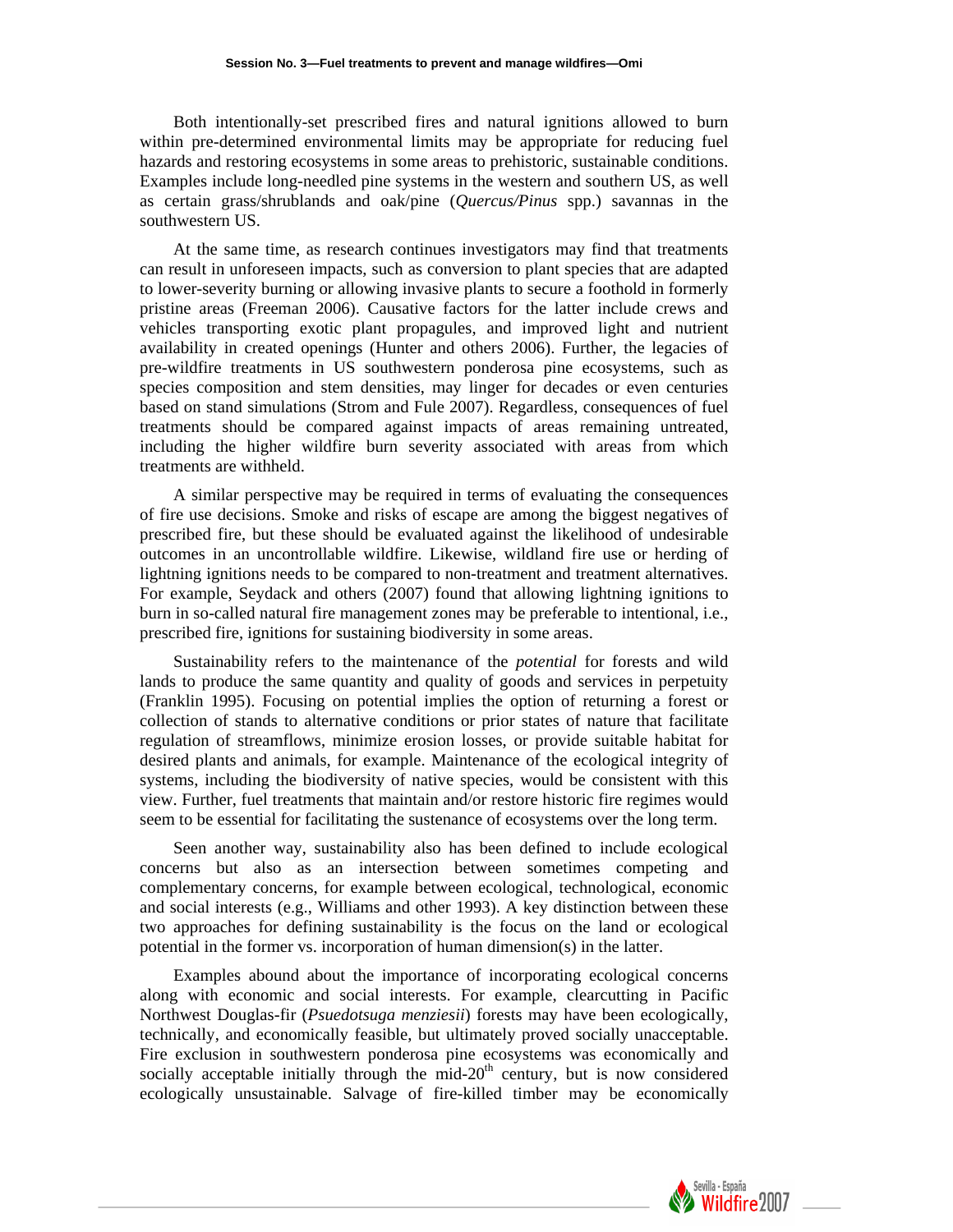feasible near the wildland urban interface with adequate markets and milling capacity, but may be unsustainable ecologically if biological legacies are destroyed.

In a democratic society social acceptability may override any treatment's ecological feasibility if public interests become strong enough and garner sufficient political support. Even so, scientific knowledge is absolutely critical for making informed decisions about fire and fuel treatments—and will be ever-important as impacts of climate change become better-known. In this context, adoption of an adaptive management framework makes compelling sense, whereby management decisions are viewed within the framework of scientific experiments that allow midcourse corrections in management direction as new and improved information becomes available.

#### **Conclusions**

Prevention of unwanted ignitions is an important goal for managing wildlands but may be less achievable than managing the fuel hazards once an ignition occurs. Fuel treatments such as mechanical thinning and prescribed fire at project and landscape scales can be used to reduce the spread and severity of wildfires, but may not be appropriate across all ecosystems and fire regimes. Sustainability would seem to be a key planning and implementation consideration for deciding about the appropriate and desired levels of fuel treatments across the landscape. Understanding of human dimensions is critical to assuring the sustainability of fuel management strategies. This perspective is especially relevant in an era of heightened awareness of climate change and the need for adaptive management strategies.

Properly applied fuel treatments facilitate sustainability by making some forest ecosystems safe for both wild and prescribed fires. However, a landscape perspective is required that acknowledges both the limits of current knowledge and the interdependency of ecosystem parts.

Our understanding of fuel treatments continually evolves, especially with new knowledge and improved understanding about forestry, ecology, biodiversity, and a changing climate. Yet the human dimensions of forest practices may ultimately prove as important for improving our abilities to live with fire in the environment, especially as societal needs are met through enlightened fuels management.

#### **References**

- Agee, J.K. 1997. **Fire management for the 21<sup>st</sup> century.** Chapter 12 *In*: K.A. Kohm and J.F. Franklin (eds.) Creating a forestry for the 21<sup>st</sup> century. Washington, D.C.: Island Press.
- Agee, J.K. and C.N. Skinner. 2005. **Basic principles of forest fuel reduction treatments**. Forest Ecology and Management 211 (2005): 83-96. Online at [http://www.fs.fed.us/psw/programs/ecology\\_of\\_western\\_forests/publications/publication](http://www.fs.fed.us/psw/programs/ecology_of_western_forests/publications/publications/2005-01-AgeeSkinner.pdf) [s/2005-01-AgeeSkinner.pdf](http://www.fs.fed.us/psw/programs/ecology_of_western_forests/publications/publications/2005-01-AgeeSkinner.pdf)
- Abt, K.L., J. P. Prestemon, K. Ince., J. Barbour, R. Fight, and R. Rummer. 2003. **The market economics of mechanical fuel treatments.** Pre-prints for the  $5<sup>th</sup>$  Symp. On Fire and Forest Meteorology and 2<sup>nd</sup> International Wildland Fire Ecology and Fire Mangement Congress, Orlando FL, 16-20 Nov. 2003. American Meteorology Society. Online at http://ams.confex.com/ams/FIRE2003/techprogram/paper\_65871.htm
- Arno, S.F. and J.K. Brown. 1991. **Overcoming the paradox of managing wildland fire.**  Western Wildlands, Spring 1991: 40-46.
- Brown, A.A. and K.P. Davis. 1973. Fire control and use. 2<sup>nd</sup> Edition. New York: McGraw-Hill.

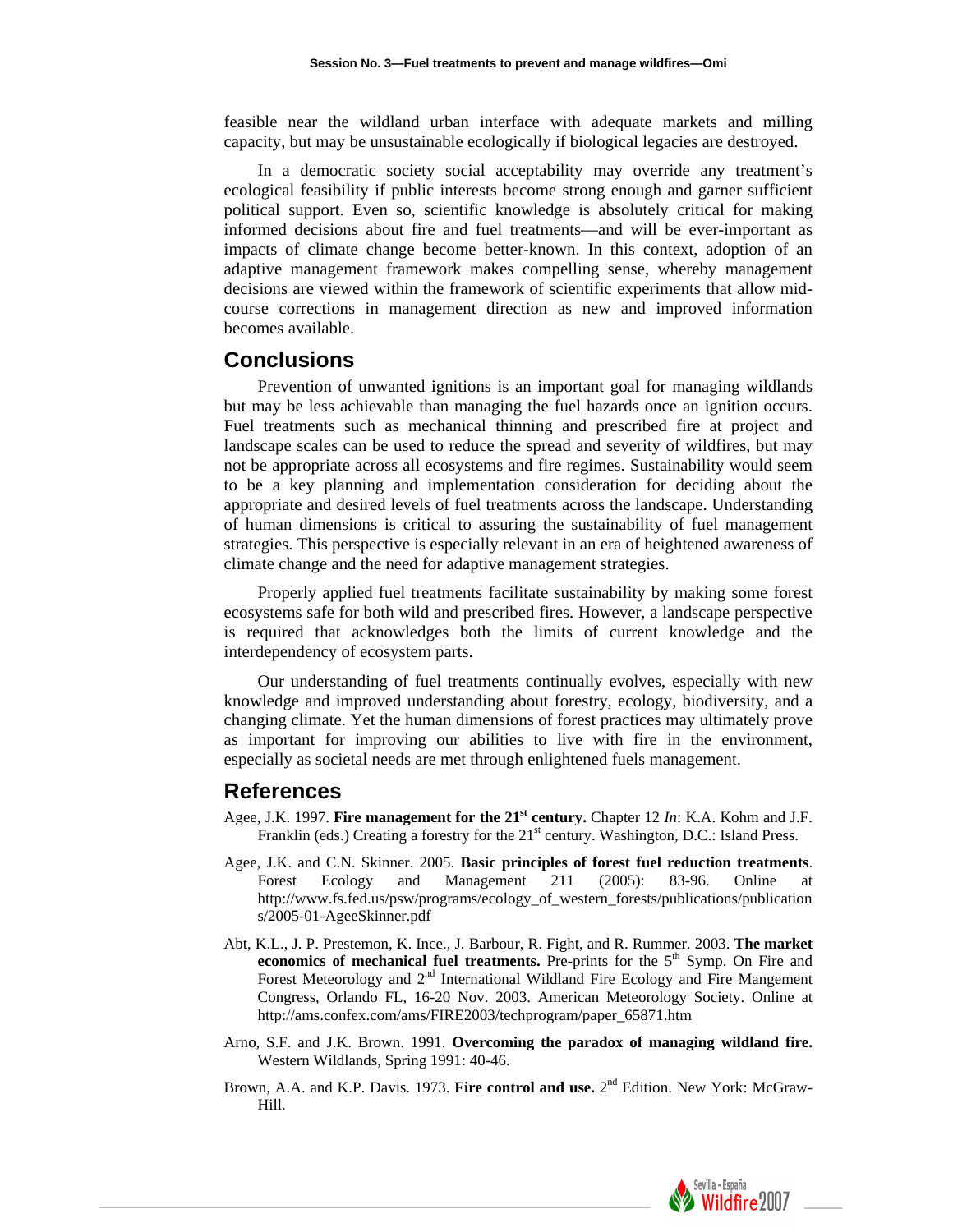- Cohen, D. 2006. **Wildland fire use as a prescribed fire primer.** Fire Management Today 66(4): 47-49.
- Countryman, C. 1972. **The fire environment concept.** Berkeley, CA: USDA Forest Service, Pacific Southwest Forest and Range Experiment Station.
- Covington, W.W., P.Z. Fule, M.M. Moore, S.C. Hart, T.E. Kolb, J.N. Mast, S.S. Sackett, and M.R. Wagner. 1997. **Restoring ecosystem health in ponderosa pine forests of the southwest.** Journal of Forestry 95: 23-29.
- Devet, D.D. 1976. **DESCON: Utilizing benign wildfires to achieve land management objectives.** Fire and Land Management Symp. Proc. Tall Timber Fire Ecol. Conf. 14:33- 44.
- Freeman, J.P. 2006. **Rapid Response to Post-fire Plant Invasion.** M.S Thesis. Colorado State University, Fort Collins.
- Franklin, J.F. 1995. **Sustainability of managed temperate forest ecosystems.** Chapter 23 *In:*  M. Munasinghe and W. Shearer (editors). Defining and measuring sustainability: the biogeophyscial foundations. Washington, D.C.: The World Bank.
- GAO, 1999. **Western national forests: A cohesive strategy is needed to address catastrophic wildfire threats.** Washington, D.C.: Government Accounting Office, Report to the Subcommittee on Forests and Forest Health, Committee on Resources, House of Representatives. Online at http://www.gao.gov/archive/1999/rc99065.pdf
- Graham, R.T., S. McCaffrey, T.B. Jain. 2004. **Science basis for changing forest structure to modify wildfire behavior and severity.** Gen. Tech. Rep. RMRS-GTR-120. Ogden, UT: Fort Collins, CO: U.S. Department of Agriculture, Forest Service, Rocky Mountain Research Station. 43p. Online at [http://www.fs.fed.us/rm/pubs/rmrs\\_gtr120.pdf.](http://www.fs.fed.us/rm/pubs/rmrs_gtr120.pdf)
- Hunter, M.E., P.N. Omi, E.J. Martinson, and G.W. Chong. 2006. **Establishment of nonnative plant species after wildfires: effects of fuel treatments, abiotic and biotic factors, and post-fire grass seeding treatments.** International J. Wildland Fire 15:271- 281.
- Husari, S., H.T. Nichols, N.G. Sugihara, and S.L. Stephens. 2006. **Fire and Fuel Management.** Chapter 17 Pp. 44-465 i*n:* Sugihara, N.G., J.W. van Wagtendonk, K.E. Shaffer, J. Fites-Kaufman, and A. E. Thode. Fire in California's Ecosystems. Berkeley: University of California Press. 596 p.
- Kilgore, B.M. 1975. **Restoring fire to National Park wilderness.** Amercan Forests 81(3):16- 19, 57-59.
- National Wildfire Coordinating Group. 2006. **On-line glossary of wildland fire terminology.** Online at <http://www.nwcg.gov/pms/pubs/glossary/index.htm>.
- Martinson, E.J. and P.N. Omi. 2006. **Assessing mitigation of wildfire severity by fuel treatments - an example from the Coastal Plain of Mississippi.** USDA Forest Service Proceedings RMRS-P-41:429-439. (http://www.fs.fed.us/rm/pubs/rmrs\_p041.html).
- Omi, P.N. 2005. **Forest fires: a reference handbook**. Santa Barbara: ABC-CLIO Press, 347 p.
- Omi, P.N. 1977. **Long-term planning for wildland fuel management.** Ph.D. Diss., University of California, Berkeley.
- Omi, P.N. and E.J. Martinson. 2002. **Effect of fuels treatment on wildfire severity.** Final report submitted to the Joint Fire Science Program Governing Board. Colorado State University, Fort Collins.
- Peterson, David L, M.C. Johnson, J.K. Agee, T.B. Jain, D. McKenzie, and E.D. Reinhardt. 2005. **Forest structure and fire hazard in dry forest of Western United States.** Gen. Tech. Rep. PNW-GTR-628. Portland, OR: U.S. Department of Agriculture, Forest